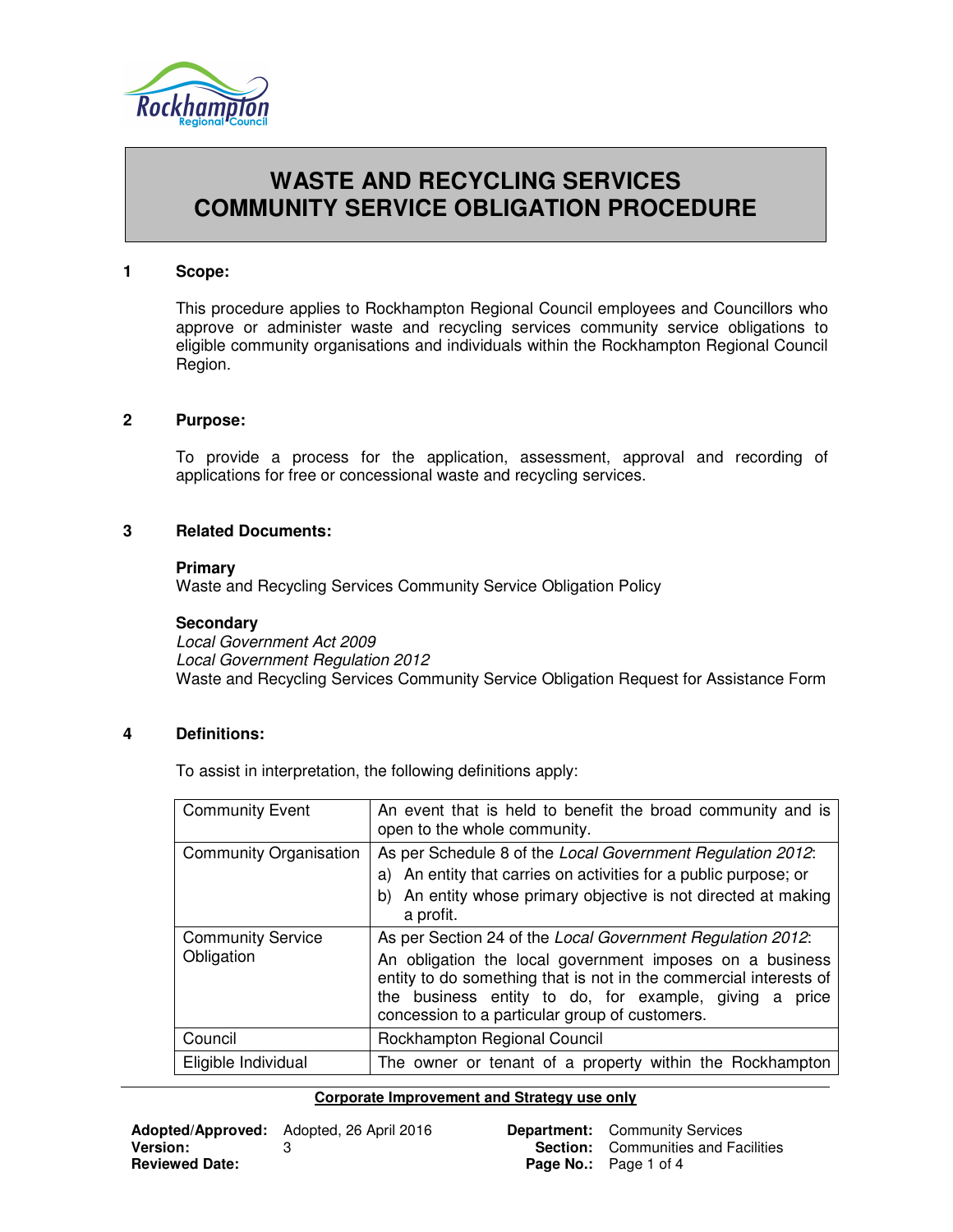|                                        | Regional Council area who is able to demonstrate a specific<br>project which benefits the community in the Region. |
|----------------------------------------|--------------------------------------------------------------------------------------------------------------------|
| Global Limit                           | The amount allocated for community service obligations in<br>Council's annual budget.                              |
| <b>Recycled Green Waste</b><br>Product | Mulch                                                                                                              |
| Region                                 | Area defined by the electoral boundaries of Rockhampton<br>Regional Council.                                       |
| <b>RRWR</b>                            | Rockhampton Regional Waste and Recycling                                                                           |

## **5 Procedure:**

**5.1** Applications are received from individuals and community organisations requesting the waiving of or concession of waste and recycling service charges in accordance with Council's community service obligations.

As part of the annual budget process RRWR determines the global limits of the community service obligation.

As Council is unable to provide assistance for all requests, applications are assessed by delegated Communities and Facilities officers in accordance with the following criteria:

- Community organisation or individual's capacity to meet waste disposal costs;
- Level of community service the organisation or individual provides; and
- Efforts to reduce waste, including collaboration with other agencies.

## **5.2 Eligibility**

To be eligible for assistance:

- **5.2.1** The applicant must be a community organisation as per Schedule 8 of the Local Government Regulation 2012, or an eligible individual.
- **5.2.2** All wastes generated for disposal must be from community activities or events within the Region.
- **5.2.3** Every effort must have been made to reuse or recycle the waste prior to disposal. If the load has recyclables the load will be charged at the applicable rate.
- **5.2.4** The request must be for the:
	- Disposal of rejected materials donated to a community organisation, with an annual limit of 120 tonnes;
	- Disposal of waste from community events, with a maximum limit of five tonnes; or
	- Supply of mulch in accordance with Council's adopted schedule of fees and charges, does not include loading or delivery.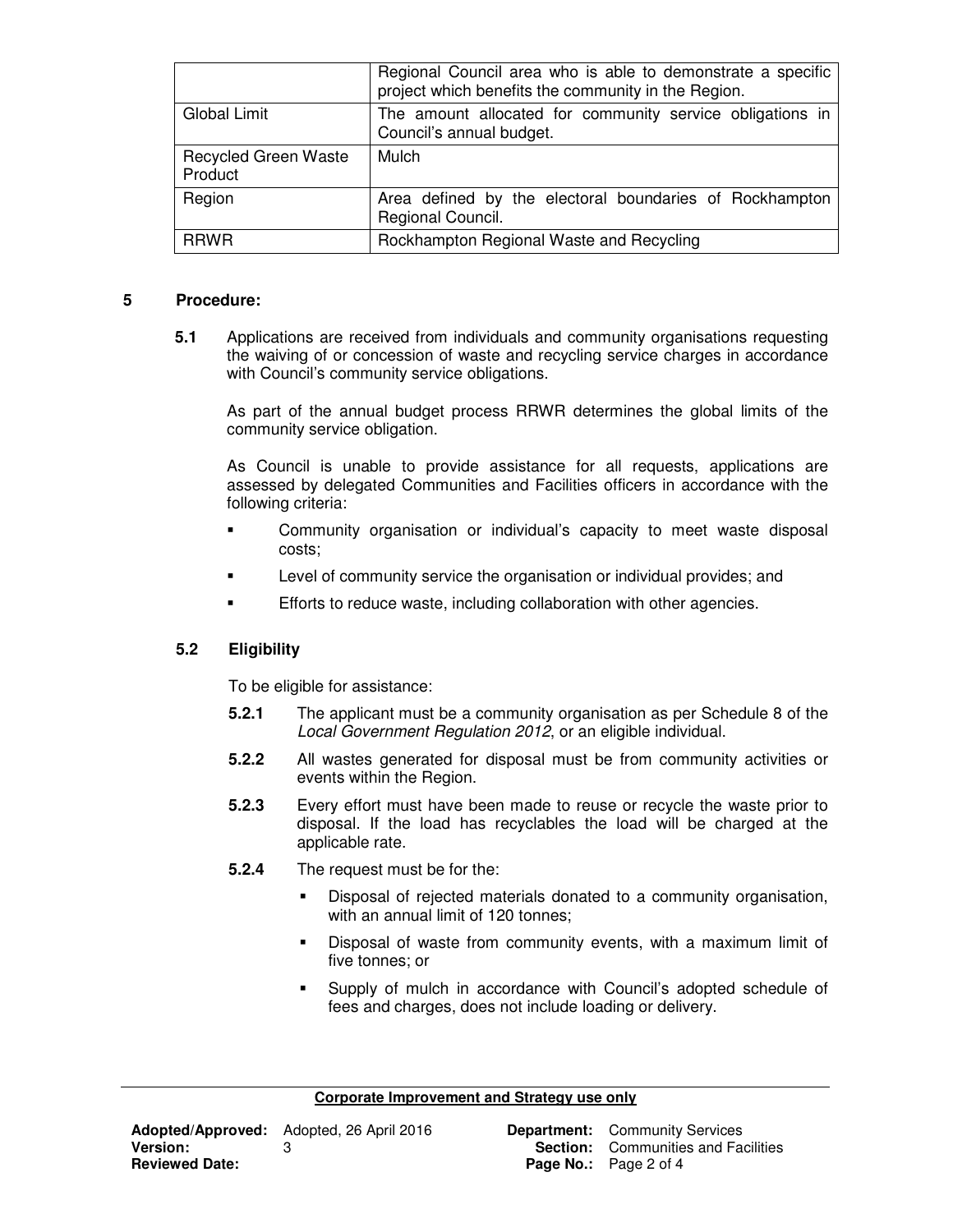## **5.3 Exclusions**

Assistance is not provided for the following:

- **5.3.1** Disposal costs associated with a development approval during construction.
- **5.3.2** Collection costs associated with 240l mobile bins, bulk or skip bins.
- **5.3.3** Disposal of wastes (including green waste) from property maintenance, for example, rental properties, community housing schemes and business premises.
- **5.3.4** Disposal costs for waste which incurs specialised disposal or recycling costs, for example asbestos, tyres, chemicals etc.
- **5.3.5** Waste disposal generated or originating from land with an identifiable asset owner, for example, footpath, road, easement, reserve, park etc.

## **5.4 Application and Approval**

- **5.4.1** Applications must be made on the approved form and submitted by 15 May each year for community organisations seeking approval for a 12 month period, or at least six weeks prior to a community event.
- **5.4.2** Only one application for a community organisation operating in the Region is accepted with direction to any specific sites. Where an applicant operates in multiple sites across the Region it is the organisation's responsibility to inform and allot assistance to its various operations. The amount approved will not exceed the global limit of the community service obligation determined in Council's budget.
- **5.4.3** Applications received are assessed and the applicant advised of the outcome. Successful applicants are issued with a notice of approval.
- **5.4.4** Approvals expire on 30 June each year, or the date stated on the notice of approval.
- **5.4.5** Approval is limited to waste disposal at the approved waste facility, and must be delivered to the appropriate waste and recycling facility by the individual or the community organisation representative holding the notice of approval. This excludes the use of a commercial waste transporter (contractor), unless the approved applicant provides the contractor with an authorisation letter or docket that clearly relates to the specific load and this document is surrendered on entering the facility.
- **5.4.6** Council reserves the right to cancel, suspend or amend any approval granted.
- **5.4.7** Approvals are recorded in a register maintained by Community and Facilities. Details are supplied as required to verify the extent of Council's community service obligation.
- **5.4.8** Financial Services sends accounts to approved applicants detailing costs accrued to date and the remaining balance from the annual allocated value.

|                       | <b>Adopted/Approved:</b> Adopted, 26 April 2016 | <b>Department:</b> Community Services      |
|-----------------------|-------------------------------------------------|--------------------------------------------|
| <b>Version:</b>       |                                                 | <b>Section:</b> Communities and Facilities |
| <b>Reviewed Date:</b> |                                                 | <b>Page No.:</b> Page 3 of 4               |

| <b>Department:</b> Community Services      |  |
|--------------------------------------------|--|
| <b>Section:</b> Communities and Facilities |  |
| <b>Page No.:</b> Page 3 of 4               |  |